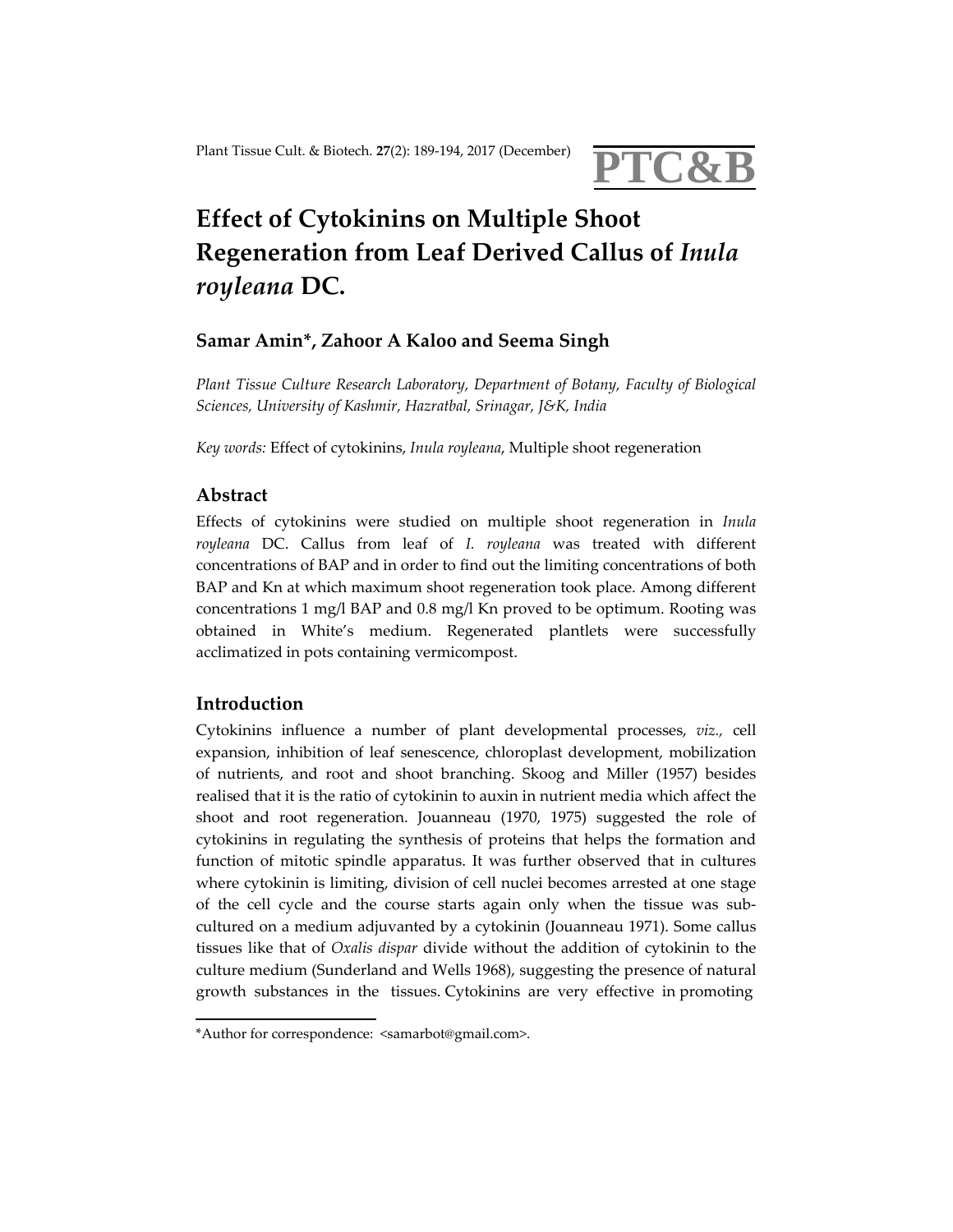direct or indirect shoot initiation. Paterson and Rost (1981) found that addition of cytokinin to the medium induces shoot regeneration from a superficial meristem, and roots were afterwards produced from inside the callus. Keeping these properties of cytokinins in view, during present study, cytokinins *viz.,* BAP and Kn were used to induce multiple shoot regeneration from leaf derived callus of *Inula royleana* DC., which can ultimately lead to conservation of this plant species by producing large number of plants in minimum time and space. To our knowledge, this is the first study where limiting concentrations of BAP and Kn has been worked out in this plant.

#### **Materials and Methods**

Leaf explants were first surface sterilized using Labolene and Tween‐20. Sodium hypochlorite (2%) was also used for 8 min. The sterilized explants were inoculated in vials containing MS, 3 % sucrose and 0.8% agar and supplemented with 0.5, 0.8, 1, 2, 3 and 4 mg/l BAP. The pH of medium was 5.8. The cultures were incubated at 22  $\pm$  4°C; 18 hrs photoperiod. Callus from leaf was subcultured on MS supplemented either with  $0.5$ ,  $0.8$ ,  $1$ ,  $2$ ,  $3$ ,  $4$  and  $5$  mg/l BAP or  $0.5$ , 0.8, 1, 2, 3 and 4 mg/l Kn. Once shoots start appearing, mean number of shoots, mean shoot length (cm), mean number of days taken for shoot regeneration and per cent culture response were recorded. MS containing IAA, NAA and IBA at different concentrations was used for root regeneration but the frequency and response was very low. Another problem encountered was callusing at the base of the shoots and then rooting from callus. However, successful rooting was obtained on White's basal medium (White 1963). The basal portion of roots of *in vitro* regenerated plantlets was thoroughly washed with double distilled water. These were then planted in pots containing vermicompost. These pots were transferred to pot house and watered after every 2 days. The experiments were repeated thrice and effects of different treatments were quantified**.** The data were analysed through SPSS 16 and significance was tested using DMRT.

## **Results and Discussion**

Percentage of callus induction and amount of callus per explant were significantly influenced by BAP. Amount of callus and per cent culture response increased while increasing the concentration of BAP, reached maximum when BAP was supplemented at a concentration of 2 mg/l. Further increase in BAP concentration decreased the amount as well as percentage of callus induction (Fig. 1). Our results are in accordance with that of Sivanesan and Jeong (2007) who induced callus from leaf explants of *Pentanema indicum* on MS adjuvanted with BAP individually.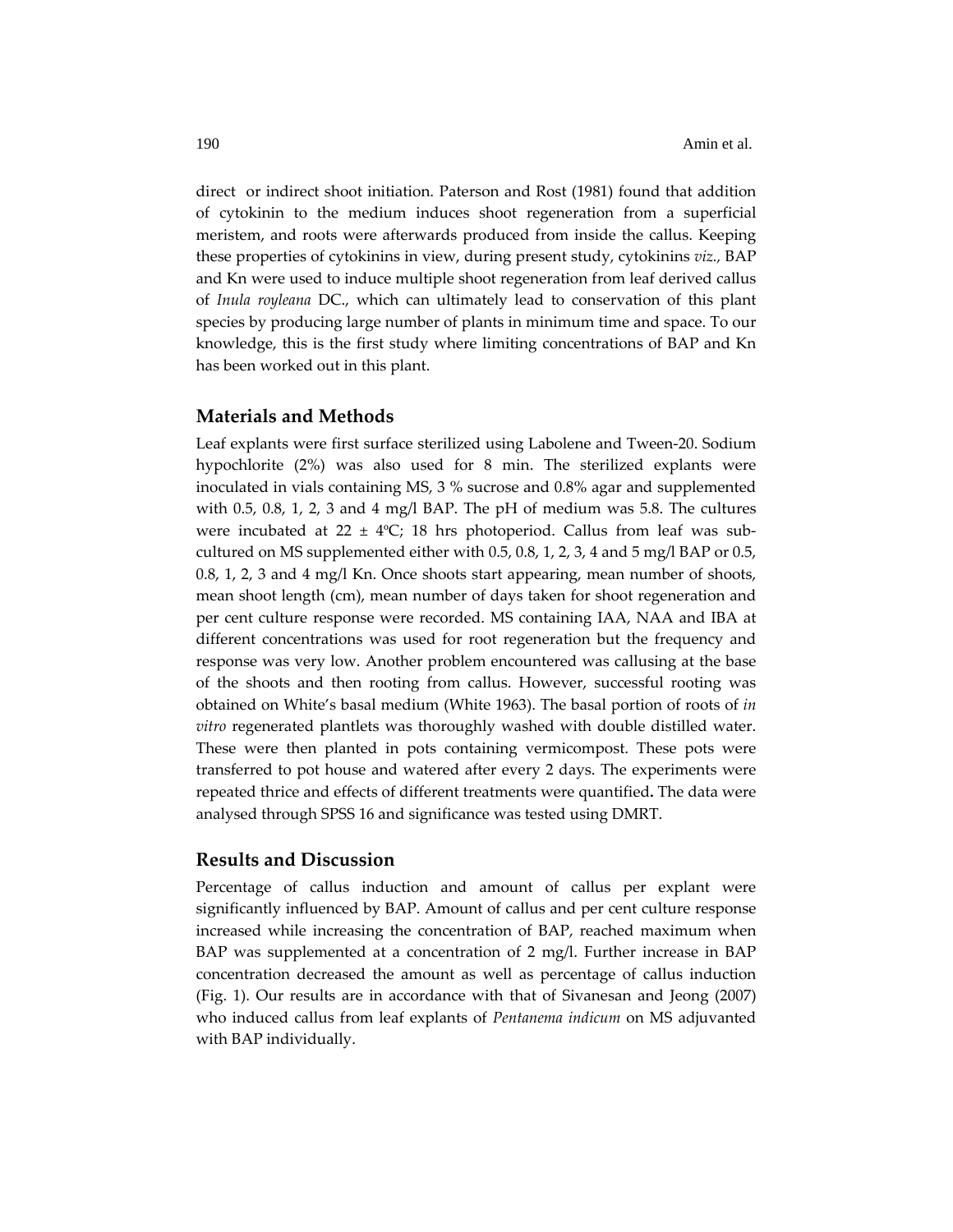Shoot regeneration was found to be greatly influenced by addition of BAP and Kn individually at different concentrations to the medium. An increase in the concentration of BAP from 0.5 to 5 mg/l and Kn from 0.5 to 4 mg/l resulted in proportional increase in the number of shoots regenerated but a further increase in cytokinin concentration resulted in the decreased number of regenerated shoots (Table 1, Fig. 2a,b).Our results are in accordance with the study of Ferreira and Handroo (1988) who obtained shoot regeneration from leaf explants of *Stevia rebaudiana* on MS supplemented with BAP alone.



Fig. 1. Callus induction from leaf explant of *I. royleana* on MS containing 2 mg/l BAP.



Fig. 2. Multiple shoot induction from leaf derived callus on MS containing: a, BAP 1 mg/l and b. Kn 0.8 mg/l

MS supplemented IBA (0.8 mg/l) was effective in inducing roots. However, frequency of regeneration was very low. Thus, rooting medium was changed to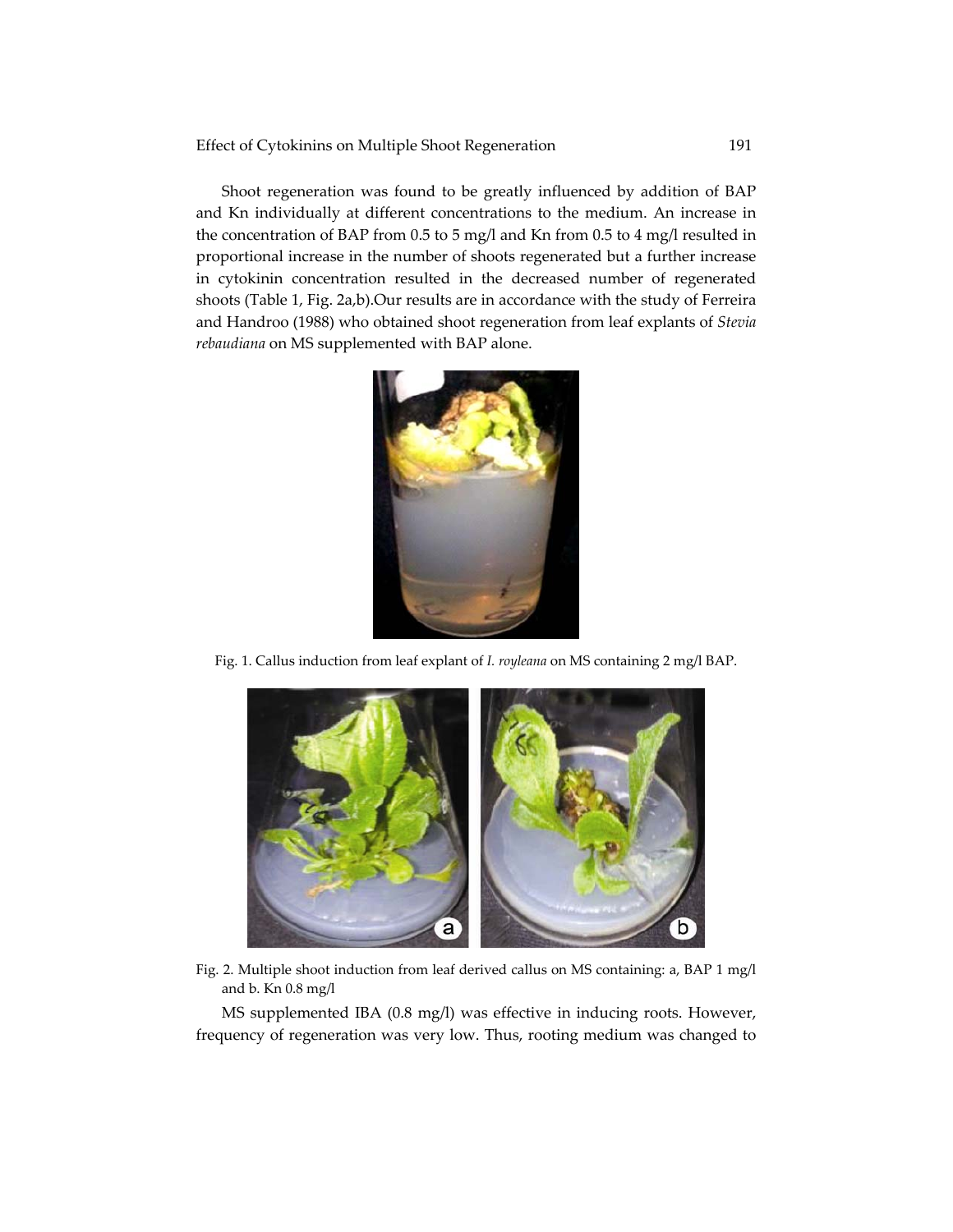White's medium which proved to be best as 4 mean number of roots with mean root length of 3.17 cm within 32 days with 90% culture response that too without any growth regulator (Fig. 3). There are no reports of use of Whiteʹs medium for inducing root regeneration in any medicinal plant of Asteraceae family.

| <b>BAP</b><br>(mg/l) | Kn<br>(mg/l)   | Mean<br>number of<br>shoots | Mean shoot<br>length<br>(cm) | Mean number of days<br>taken for shoot<br>regeneration | Per cent<br>culture<br>response |
|----------------------|----------------|-----------------------------|------------------------------|--------------------------------------------------------|---------------------------------|
| 0.5                  |                | 4.4 <sup>d</sup>            | 3.4a                         | 43                                                     | 50 <sup>c</sup>                 |
| $0.8\,$              |                | 8.3C                        | 3.3a                         | 41                                                     | 60 bc                           |
| $\mathbf{1}$         |                | 33.5 <sup>a</sup>           | 3.4a                         | 23                                                     | 80 <sup>a</sup>                 |
| $\overline{2}$       |                | 16 <sup>b</sup>             | 2.8 <sup>b</sup>             | 24                                                     | $70$ ab                         |
| 3                    |                | $10$ $^{\circ}$             | 3.7 <sup>a</sup>             | 35                                                     | $70$ ab                         |
| $\overline{4}$       |                | 8.6c                        | 2.2c                         | 37                                                     | 50 <sup>c</sup>                 |
| 5                    |                | 4.8 <sup>d</sup>            | 3.4a                         | 37                                                     | 50 <sup>c</sup>                 |
|                      | 0.5            | 3.3e                        | $4.2$ ab                     | 39                                                     | $40$ ab                         |
|                      | $0.8\,$        | $12.8$ $^{\rm a}$           | 3.7 <sup>bc</sup>            | 37                                                     | $50$ a                          |
|                      | $\mathbf{1}$   | 9.6 <sup>b</sup>            | $3.8$ abc                    | 40                                                     | 50 <sup>a</sup>                 |
|                      | $\overline{2}$ | 7.8c                        | 3.5 <sup>bc</sup>            | 43                                                     | $40$ ab                         |
|                      | $\mathfrak{Z}$ | 5.8 <sup>d</sup>            | $4.5$ $^{\rm a}$             | 43                                                     | $40$ ab                         |
|                      | $\overline{4}$ | $5d$                        | 3.4c                         | 47                                                     | 30 <sup>b</sup>                 |

**Table 1. Effect MS of different concentrations of BAP and Kn on indirect shoot regeneration from leaf derived callus.**

Ten replicates per treatment. The significance was tested by DMRT. The values with the same alphabet are non‐significant with respect to each other. Different alphabets represent significance at  $p = 0.05$ ).

Plants with fully‐expanded leaf and vigorously growing roots were hardened against humidity and mode of nutrition. Finally, they were transplanted to pots containing vermicompost. Most of plants survived after transferring to pot house for almost 3 months and the survival rate was >90% (Fig. 4a‐d). The plant regeneration protocol was accomplished within 3 months of culture (27 days of callusing, 23 days of shooting and 32 days of rooting).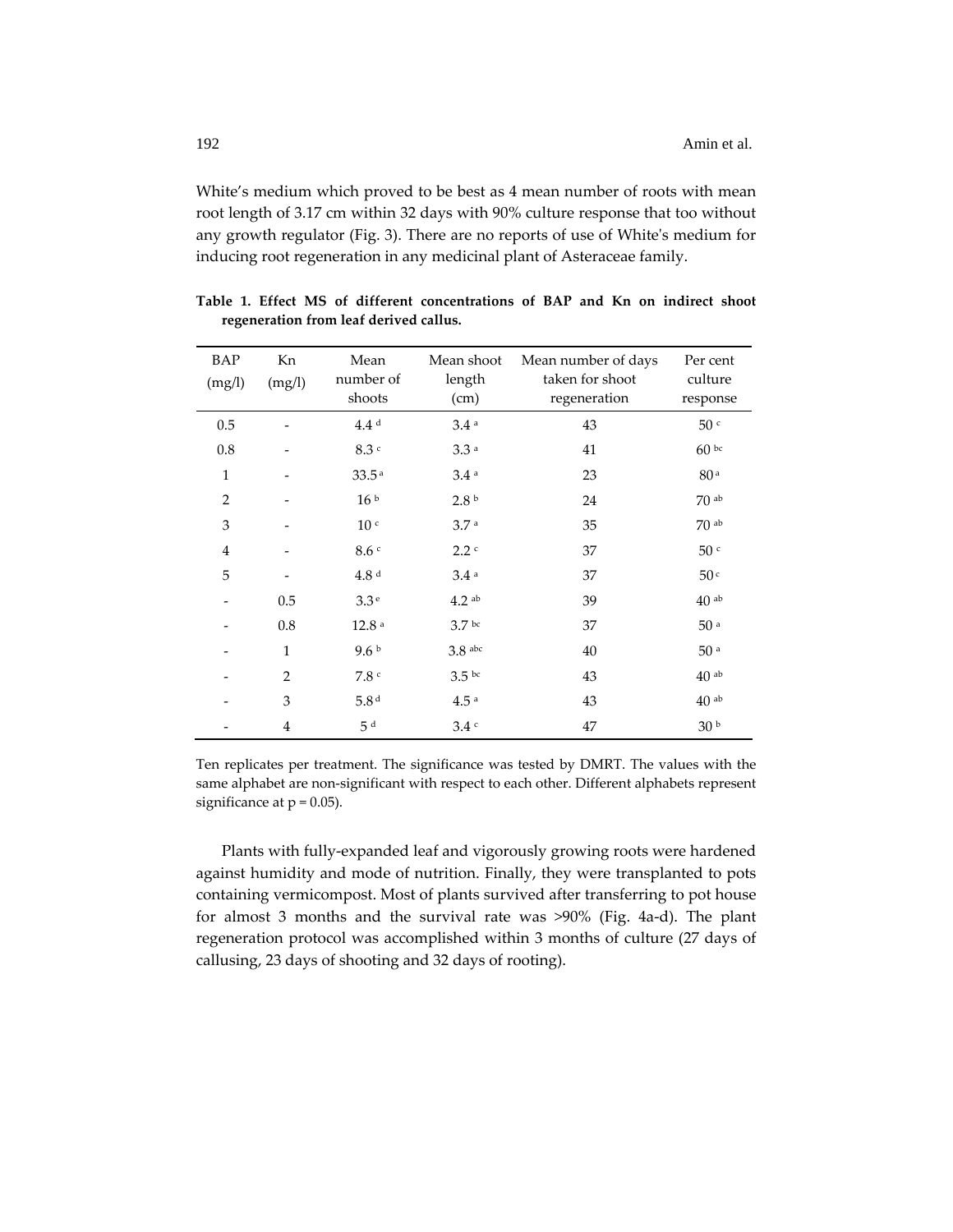Effect of Cytokinins on Multiple Shoot Regeneration 193



Fig. 3. Root regeneration on White's medium.



Fig. 4. Steps involved while acclimating the *in vitro* regenerated plantlets.